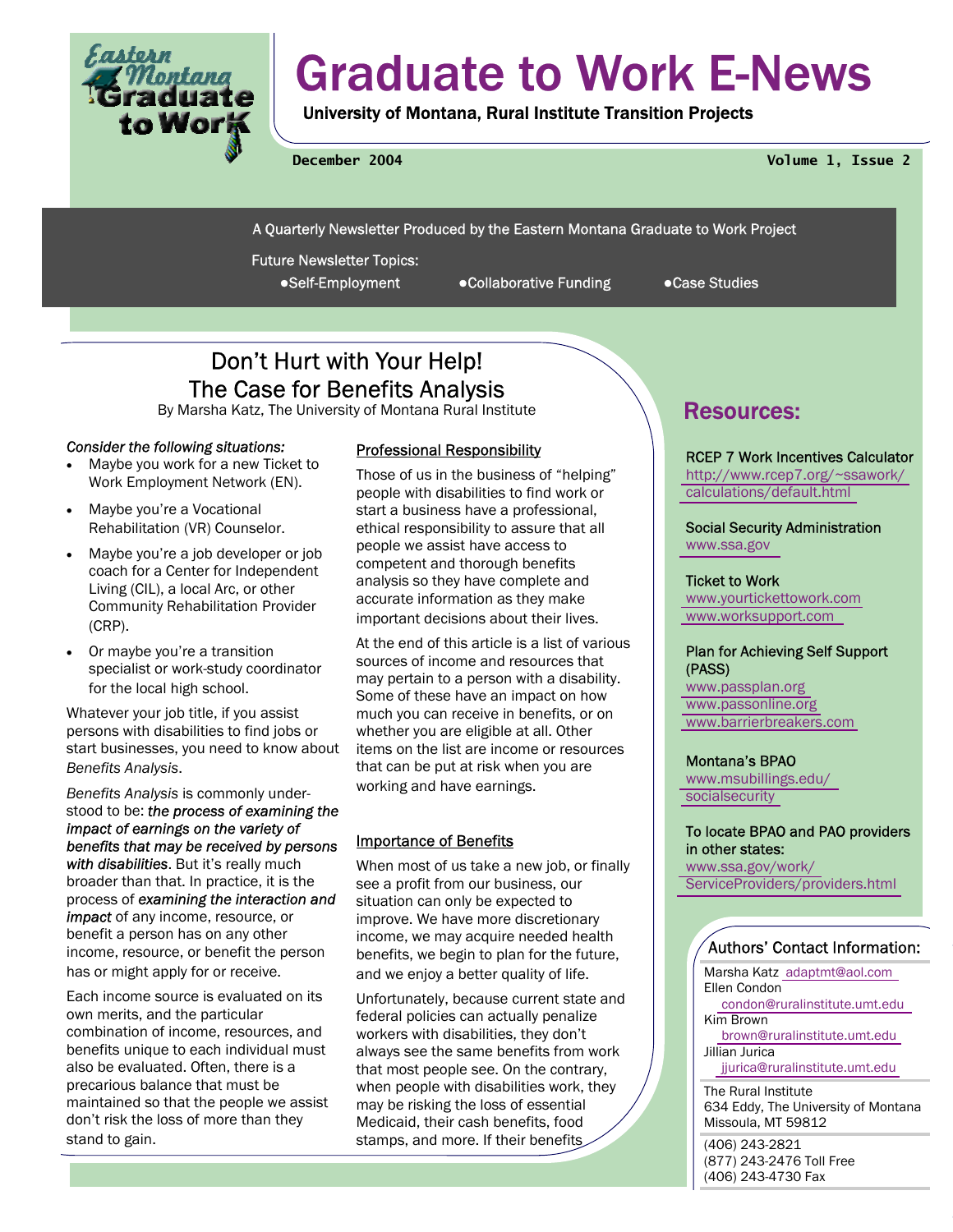# *Don't Hurt with Your Help!, cont.*

include Social Security Disability Insurance (SSDI) or another benefit that provides additional cash benefits for dependents, the dependents stand to lose their benefits, as well.

If disabled workers lose Medicaid, they may also lose personal assistance services, mental health services, developmental disability services, and coverage of needed prescriptions, durable medical equipment and day-to-day health care. If they receive a Housing and Urban Development (HUD) subsidy for their housing, they will likely see a rent increase. If they receive food stamps, they will likely see a decrease, or termination altogether.

# **Examples**

In fact, without careful planning, people with disabilities can end up in a position where they lose more than they gain by working. For example, Frank is a disabled worker who receives SSDI in the amount of \$800/ month. He has a wife and child who together receive an additional \$800/month from his SSDI account, for a total family income of \$1600/month. The family has a mortgage payment of \$600/month, and a car payment of \$250/month. The family's grocery bill averages between \$350 to \$400/month.

# Frank

If Frank earns \$900/month for more than 9 months, he will be found to be performing SGA (Substantial Gainful Activity-set at \$810/month in 2004), and both he and his family will stop receiving their cash benefits. In essence, the family will go from receiving \$1600/month before Frank went to work, to an income of \$900/month when he is working. \$900/month is not enough to cover the mortgage, car payment, and grocery bill. If Frank continues to work at this job for these earnings, the family will lose either their house or their car. Clearly, given these circumstances, Frank and his family are not better off by Frank working.

Does this mean that people with disabilities shouldn't work? Of course not.

- But it does mean that a particular job/ business needs to be chosen with care.
- It does mean that all benefits, individually and collectively, must be thoroughly

understood and evaluated.

- And it means that all helpful Social Security or other benefit work incentives must be identified and implemented.
- And, sometimes, it means that timing of work and earnings must occur with military precision.

In Frank's case, if he is spending over \$100/ month on items he needs in order to work, and which are also related to his disability, he stands a good chance of keeping both his and his family's SSDI benefits while he continues to work and gross \$900/month. These items are known as Impairment

Related Work Expenses (IRWEs). When Social Security is looking at wages to see if the amount represents SGA, the amount being spent on IRWEs is subtracted.

So, if Frank has a psychiatric disability, and he is paying \$125/ month for medications that allow him to work, Social Security will subtract

that \$125 from Frank's gross wages before considering whether or not Frank is performing SGA. Once the \$125/month is subtracted from Frank's \$900/month gross earnings, there is \$775 remaining. Since \$775 is less than the 2004 SGA figure of \$810/month in gross earnings, Social Security will find that Frank is NOT performing SGA, and he and his family will continue to get \$1600 from SSA and Frank will continue to gross \$900/month in wages.

# **Janine**

This is a fairly simple example of using benefits analysis to assure that someone doesn't risk the loss of more than will be gained by working. For some people, utilizing benefits analysis to improve their situation can be much trickier, as in Janine's situation.

Janine is a woman with a chronic medical condition. She has received SSDI for many years, and her SSDI is low enough that she is also eligible for Medicaid in her state. Medicaid is essential to pay for Janine's expensive prescriptions, and the minimal amount of personal assistance she receives to assist her to live independently. She wants to work again, but fears loss of her Medicaid. In addition, she has no transportation, and would need a vehicle to get her to and from a new job.

# Resources:

To locate the Independent Living Center closest to you: [www.virtualcil.net/cils](http://www.virtualcil.net/cils) 

## University of Montana's Rural **Institute**

[http://ruralinstitute.umt.edu/](http://ruralinstitute.umt.edu/transition) [transition](http://ruralinstitute.umt.edu/transition)  [http://ruralinstitute.umt.edu/](http://ruralinstitute.umt.edu/training/publications.asp) [training/publications](http://ruralinstitute.umt.edu/training/publications.asp) 

Griffin-Hammis Associates, LLC  [www.griffinhammis.com](http://www.griffinhammis.com) 

NCWD - National Center on Workforce and Disability/Adult, based at the Institute for Community Inclusion, UMASS, Boston

[www.onestops.info](http://www.onestops.info) 

Montana's Protection and Advocacy Organization (The Montana Advocacy Program) and PABSS program (Protection and Advocacy for Beneficiaries of Social Security), can assist SSA beneficiaries:

- To apply for PASS plans and other work incentives.
- To understand and access various employment services such as Vocational Rehabilitation.
- By offering information about how work will influence SSI or SSDI.

[www.mtadv.org](http://www.mtadv.org) 



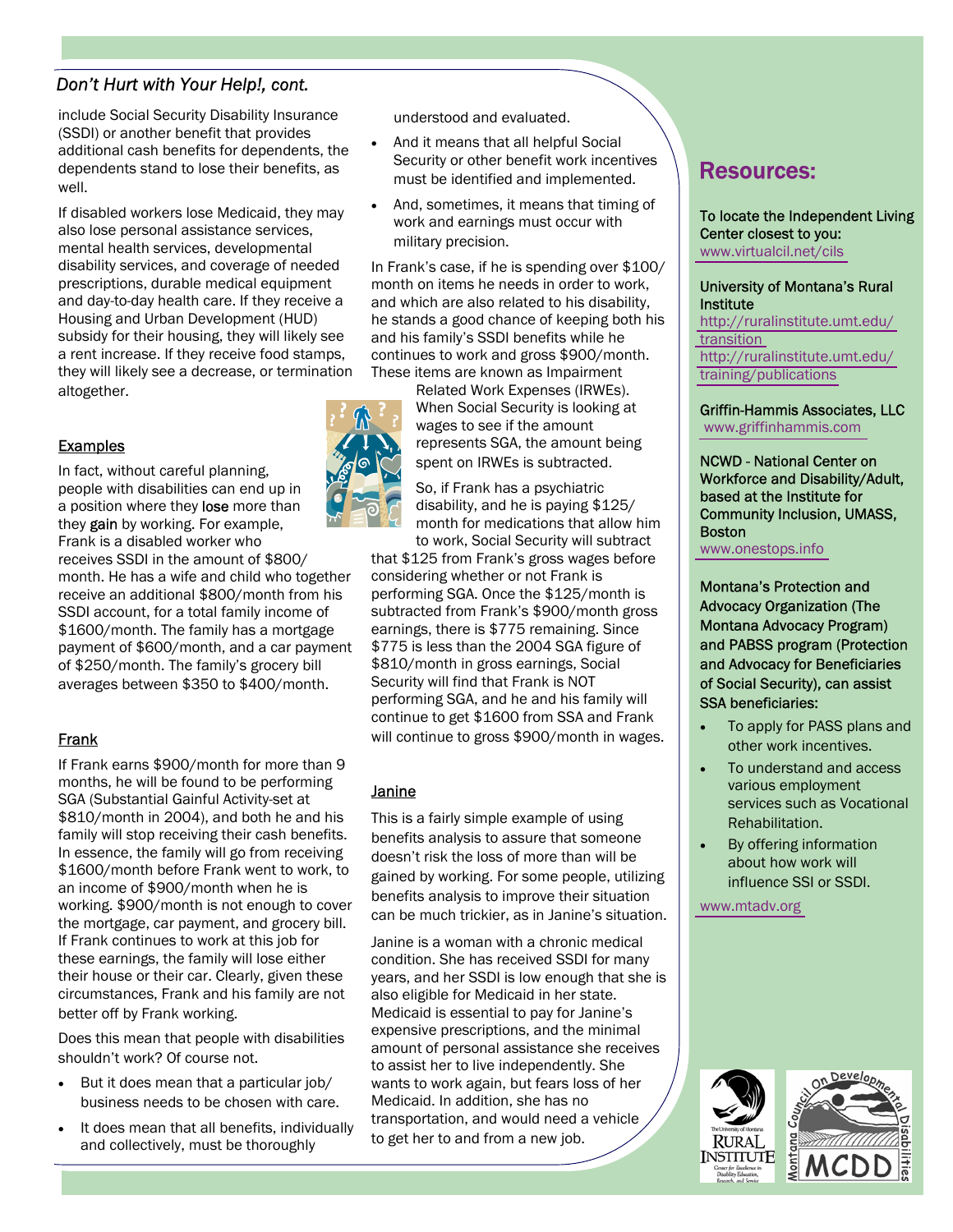# *Don't Hurt with Your Help!, cont.*

Over the years Janine has worked on and off, using her entire Trial Work Period and Extended Period of Eligibility. This means that the next time Janine earns over SGA, she will most likely lose her SSDI entirely.

Looking at Janine's benefits, and particular circumstances, the conservative approach, without a comprehensive benefits analysis, would be to tell her that it looked like any work would result in a threat to her Medicaid, and possible loss of her SSDI. That information would likely dissuade her from ever considering work again.

But that's not what we did. After thoroughly examining Janine's benefits, the rules that applied to those benefits, and Janine's great desire to work and be productive, here's what we offered her as a possible option in her particular circumstances.

- Because Janine needed transportation in order to start work, a Social Security Plan for Achieving Self Support (PASS plan) was a possible option to help her purchase a new car.
- Because Janine received SSDI, she was a good candidate for a PASS plan as long as her vocational goal would result in a job that grossed over the SGA amount.
- Because Janine had used her entire Trial Work Period and Extended Period of Eligibility, her first month's work at the SGA level would result in her SSDI benefits ceasing.
- Because Janine would be receiving SSI and Medicaid during a PASS plan, if she lost her SSDI, she would continue to receive SSI…perhaps indefinitely. Then she could have ongoing Medicaid, she could work and earn up to \$20,000/year in her state without fearing loss of that Medicaid, she could make her PASS plan car payments using her SSI countable earnings, and she would continue to receive SSI and Medicaid after her PASS was completed.

Janine decided that this option sounded pretty good. She had a lot to gain, and would be able to replace the loss of her SSDI with SSI. And she would gain a lot more income per month without threatening or losing her Medicaid, which would continue to pay for her prescriptions and personal assistance.

So, we wrote Janine's PASS to pay for her

car, and included one milestone that marked the beginning of her earning SGA, and the cessation of her SSDI. The PASS had to run for 16 months in order to pay off the car. Janine took the new job, and during her 12<sup>th</sup> month of employment, she got a raise and began to gross more than the SGA amount (\$810/month in 2004) each month. Not wanting to leave anything to chance, we made a personal visit to SSA to report her new wage level and assure that SSA would stop her SSDI.

It's now three years later. Janine continues to drive her car to work everyday, she grosses about \$1000/month at a job she loves, and most importantly, she still has Medicaid coverage because she is considered SSI eligible even though she receives little or no SSI every month.

Planning for loss of SSDI benefits during a PASS, and thus converting to SSI-only benefits, which typically come with Medicaid, is a complicated process demanding strict attention to specific timeframes. While a few of us had thought this planned SSDI loss



was theoretically possible, about ten years ago, David Hammis, of the Rural Institute and Griffin-Hammis Associates, began to actually put it into practice successfully. At about the same time, award-winning SSI/SSDI advocate Laura Hershey, of Push the System, was pressing the Social Security Administration to honor the

process in her own situation. While their persistence with Social Security has resulted in more of us successfully using this approach, it is not one that most Benefits Analysts have enough experience to even consider, let alone use.

Using this planned loss of SSDI benefits in appropriate situations is actually a win-win situation for all involved:

- The *person wins* by being able to work, contribute to her family and community, and greatly improve her economic status while maintaining irreplaceable health coverage;
- *SSA wins* by providing healthcare benefits in exchange for not having to pay out any SSDI, and by paying a greatly reduced amount of SSI, or none at all;
- The *community wins* because Janine has more income, which she spends in local businesses, and donates to local charities;

# Upcoming Trainings

#### December 13, 2004

• 1:00 – 4:00 PM METNET "SSA Part 1: An Introduction to SSI/SSDI and the Impact of Wages on Benefits"

## January 6, 2005

• 1:00 – 4:00 PM METNET "SSA Part 2: Overview of SSA Work Incentives"

#### January (to be scheduled)

Teleconference with PowerPoint show "The Vocational Profile"

## February 3, 2005

• 1:00 – 4:00 PM METNET "Writing PASS Plans"

# February (to be scheduled)

Teleconference with PowerPoint show "Planning for Employment "

*You can register for a training by emailing Ellen Condon at least five days in advance at: [condon@ruralinstitute.umt.edu](mailto:condon@ruralinstitute.umt.edu)* 

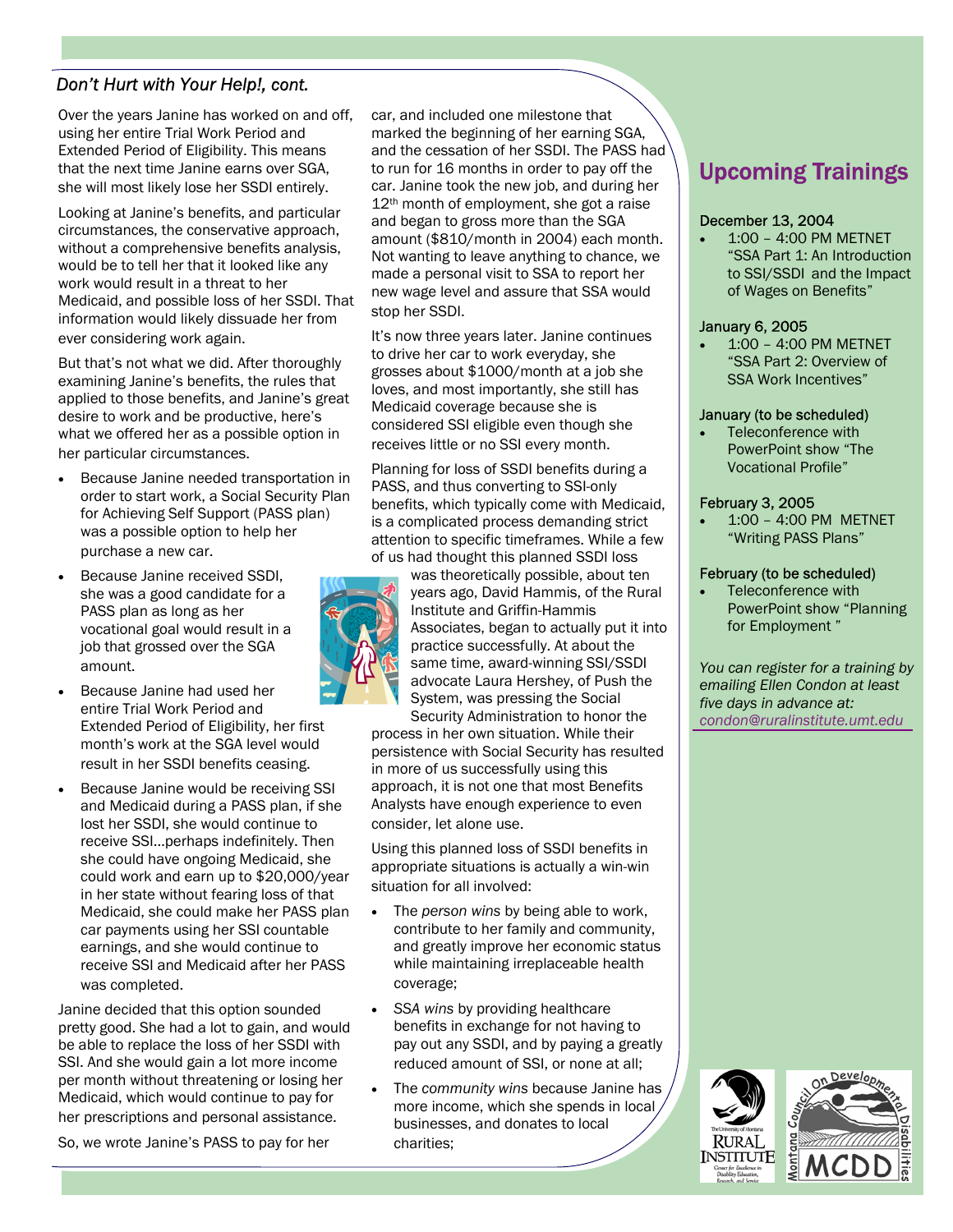# *Don't Hurt with Your Help!, cont.*

• The *community also wins* by benefiting from the effort and talents of workers like Janine, and by her contributions to the tax base and the Social Security Trust Fund.

Janine's outcome was always possible, but would not have happened without an accurate and comprehensive benefits analysis.

The accurate and comprehensive benefits analysis was always possible, but would not have happened without an organizational commitment to assure that staff received the training, materials, ongoing technical assistance, support, and time necessary to produce a knowledgeable Benefits Analyst.

# Training in Benefits Analysis

With passage of the *Ticket to Work and Work Incentives Improvement Act* (TWWIIA), Congress and the Social Security Administration have formally recognized the importance of and need for good benefits analysis. Over the past two years a total of over 80 trainings have been provided to approximately 800 or more new and seasoned Benefits Planning Assistance and Outreach (BPAO) staff across the country under grants from Social Security. Additional funding has been provided to the

Protection and Advocacy Organizations in the states so they will also have staff who become well versed in benefit issues, and can provide advocacy in benefitemployment situations.

Learning about benefits doesn't happen in a crash course, no matter how bright the learner, how expert the trainers, or comprehensive the materials. Accurate and competent benefits analysis is learned one person at a time, with plenty of monitoring and technical assistance from experts, and with continual researching and utilization of actual written policy and regulations.

So, even though many of the newer BPAOs are still learning the basics, and still need a fair amount of technical assistance, their very existence bodes well for the employment and benefit future for SSI/SSDI recipients who want to work. The more their expertise grows, and the greater their ranks, the less possibility that our assistance to persons with disabilities will ever result in harm. The important thing now is to assure that this new emphasis on benefits planning/benefits analysis continues to grow and strengthen.

In these days of trying to avoid the various state and federal budget axes, we can all use the "win-wins" that benefits planning provides!

# Possible Income Sources

# Unearned Income

SSDI-Social Security Disability Social Security Retirement VA (Veterans) Benefits: Retirement, Agent Orange, Disability, Disabled Children Railroad Retirement Benefits Black Lung Benefits Section 8/HUD Subsidy TANF Benefits Dept. Of Agriculture Programs: WIC coupons, free lunch program, Food Stamps, breakfast programs Unemployment Benefits Workers' Comp Benefits Child Support Lease/Rental Income IIM (Individual Indian Money) Accounts Interest and/or Dividends Alimony Adoption Subsidies Food/Shelter in lieu of wages (e.g. Religious Orders, Military) Personal Assistance Payments Scholarships, Fellowships, Grants Long Term Disability Payments

Cash/In-kind Support from others Civil Service Retirement Military Retirement Military Disability Retirement Military Allotment Free Housing on Military Base Pension/Retirement Payments Legal Settlement Periodic Trust Income Medicaid Waiver Americorp State General Assistance Energy Assistance Home Energy Assistance Tax Refunds Foster Grandparent Payments RSVP Payments Meals for Older Americans Senior Companion School Loans Inheritance Lottery/Gambling Winnings BIA Payments to students: assistance, Foster Care Funds